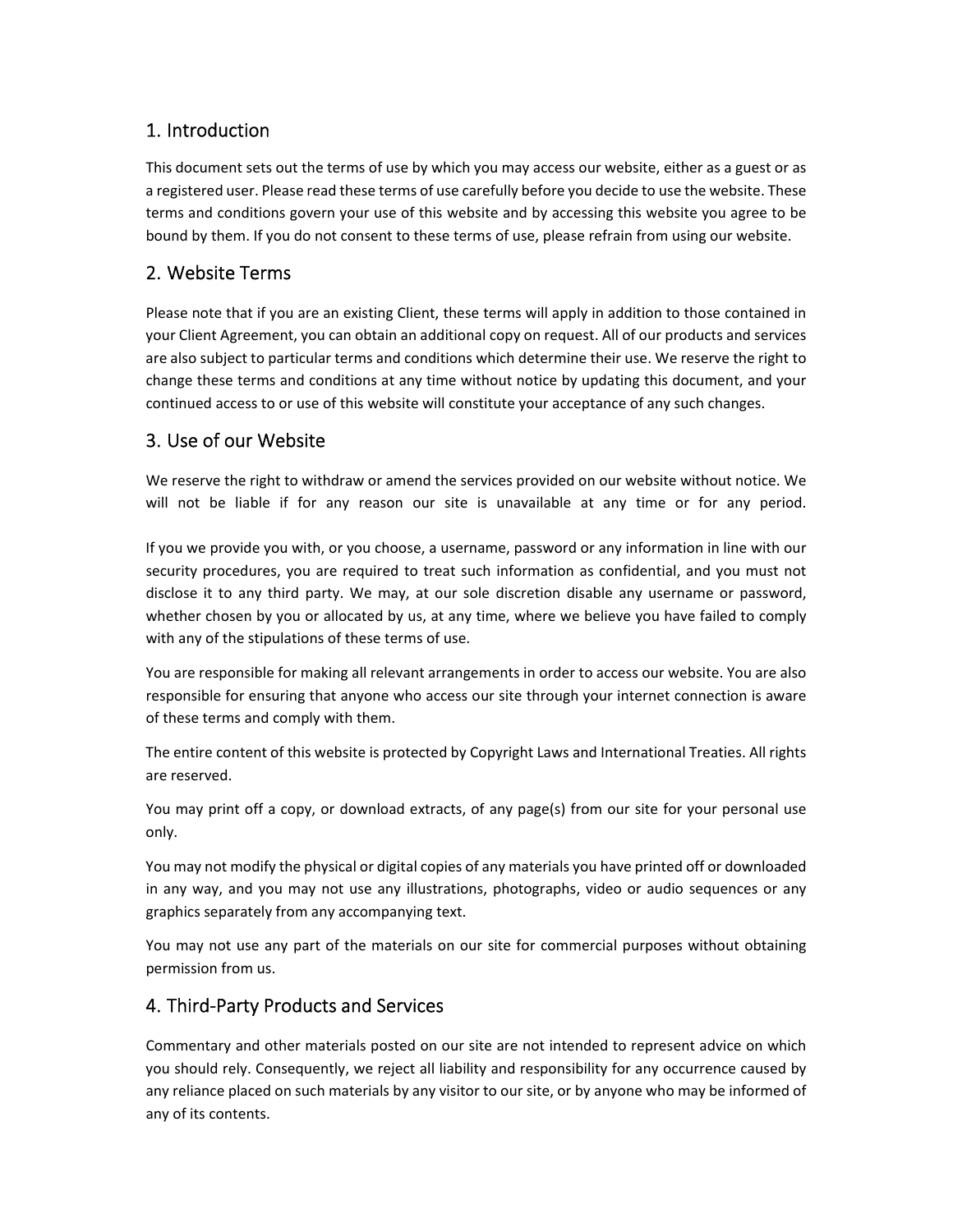### 5. Website Updates

We endeavour to update our website regularly and may alter the content at any time. We reserve the right to modify, suspend or discontinue, temporarily or permanently, the site or any part of it, with or without notice, at any time. You agree that we shall not be liable to you or to any third‐party for any such modification, suspension or discontinuance of the site. Any of the material on our site may be out of date at any given time, and we are under no obligation to update all material.

We may amend these terms of use at any time. You are expected to check this page occasionally to note any changes that have been made, as they are binding on you. Some of the provisions contained in these terms of use may also be superseded by notices published elsewhere on our site.

### 6. No Liability

Although we have taken all reasonable care to ensure that the information provided on this site is accurate, we give no warranties of any kind, express or implied, with regard to the accuracy, timeliness or completeness of any such information. To the extent permitted by law, we exclude:

- All conditions, warranties and other terms which may otherwise be implied by applicable laws.
- Any liability for any direct, indirect, or consequential loss or damage incurred by any user in connection with our site or in connection with the use, inability to use, or results of the use of our site, any websites linked to it and any materials posted on it, including, without limitation any liability for:
	- loss of income or revenue.
	- loss of business.
	- **.** loss of profits or contracts.
	- **.** loss of anticipated savings.
	- loss of data.
	- loss of goodwill; and

for any other loss or damage of any kind, however arising and whether caused by tort (including negligence), breach of contract or otherwise, even if foreseeable, provided that this condition shall not prevent claims for loss of or damage to your tangible property or any other claims for direct financial loss that are not excluded by any of the categories set out above.

#### 7. Viruses, Hacking and other Offences

You may not misuse our website by knowingly introducing viruses, trojans, worms, logic bombs or other malicious material. You may not seek to gain unauthorised access to our website, the server on which our website is stored, or any server, computer or database linked to our website.

Breach of this provision is a criminal offence and will be reported to the relevant authorities. In the event of such a breach, your access to our website will be terminated immediately.

We will not be liable for any loss or damage arising from viruses or other technologically harmful materials that may infect your computer equipment, computer programs, data or other proprietary